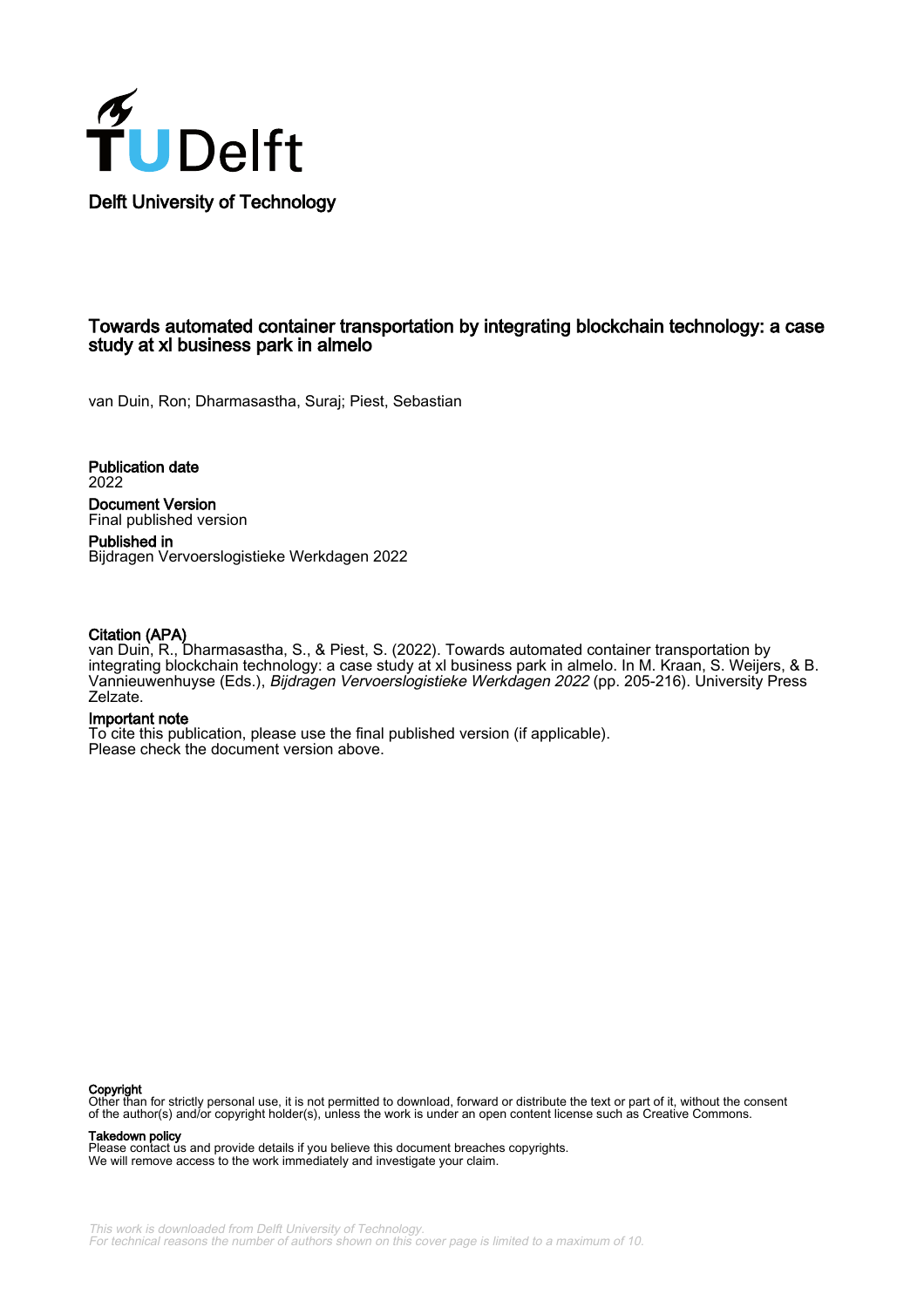# **TOWARDS AUTOMATED CONTAINER TRANSPORTATION BY INTEGRATING BLOCKCHAIN TECHNOLOGY: A CASE STUDY AT XL BUSINESSPARK IN ALMELO**

J.H.R. van Duin, Hogeschool Rotterdam, Technische Universiteit Delft

- S. Dharmasastha, Technische Universiteit Delft
- J.P.S. Piest, Technische Universiteit Twente, Port of Twente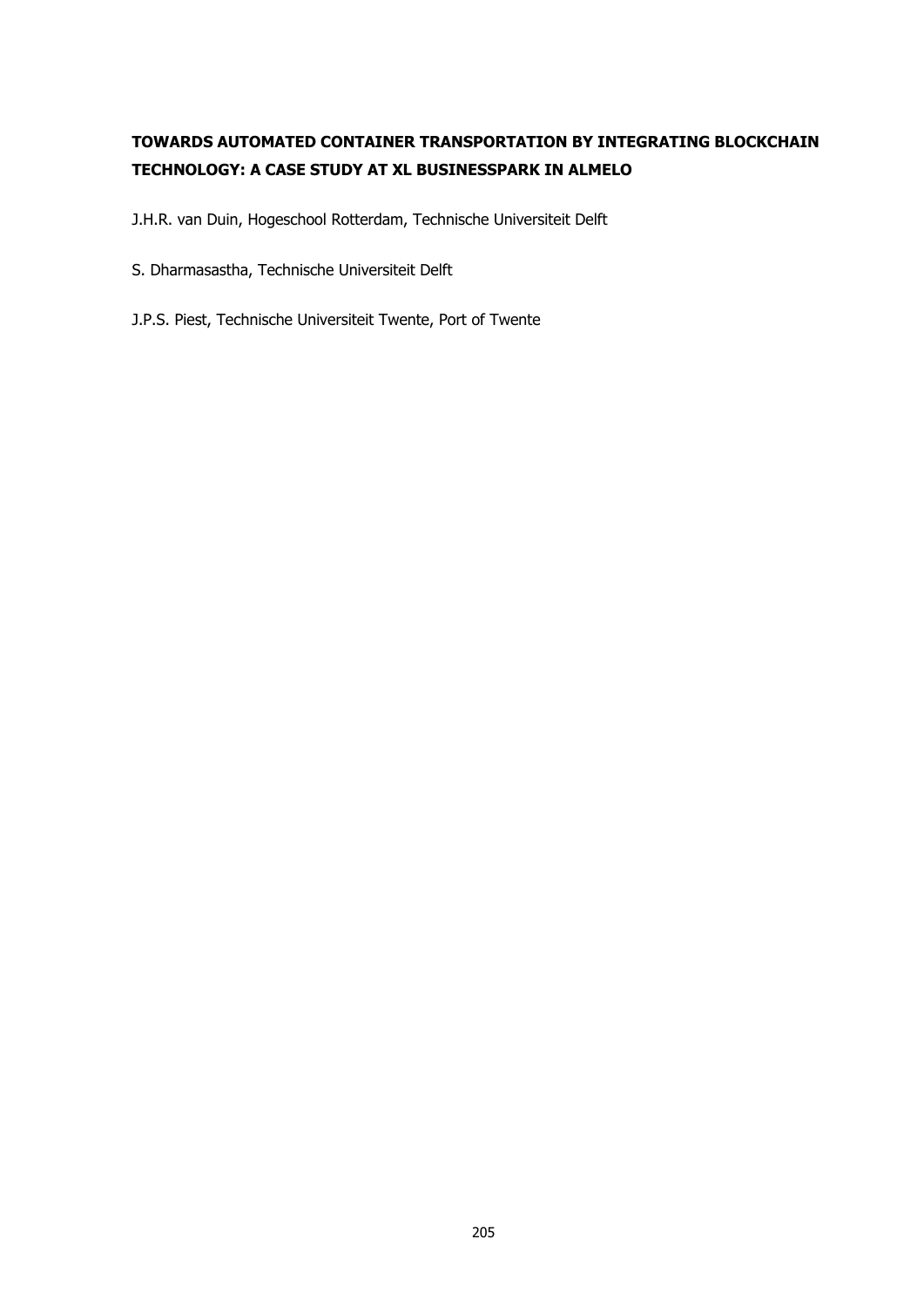#### **Abstract**

The application of blockchain has great potential in the logistics industry, especially in because transportation involves multiple actors and a considerable numbers of transactions. This paper presents the results and findings of case study research at XL Businesspark as part of the STEERS project and adds 6 use cases for blockchain technology solutions in logistics to the body of knowledge. The application of blockchain is investigated in-depth at Combi Terminal Twente to automate terminal processes, support future applications of connected automated container transport and streamline communication with warehouse facilities. The results of this case study and use cases will be further developed and prototyped in the Spark! Livinglab.

# **1. Introduction**

The port terminal logistics is foreseen to undergo a significant transformation as a part of the emerging industry 4.0 revolution over the coming years, where issues like transparency and trust are to be considered. Blockchain is an emerging technology with numerous applications in different industries. Blockchain could help to connect many players and handoffs within the regime of bringing efficiency to the many detached elements. There are multiple companies testing blockchain solutions to solve issues, ranging from data processing to fleet management. The application of blockchain has great potential in the logistics industry, especially because transportation involves multiple actors and considerable numbers of transactions associated with the supply chain. Nowadays, companies need to do more than just keeping the track of products leaving the production unit or the arrival at the warehouse. In order to meet customer expectations, it is necessary for the companies to know what is happening in the realtime, to make sure the products are exactly at the defined stage of the global supply chain. The logistics service provider needs to grant access to information systems and there is often a lack of direct access at the intra-organization level since this process is centralized. However, the blockchain has the potential to provide a decentralized platform and allows third parties to access the information related to the process involved in logistics without the approval of the logistics service provider (Merkaš et al., 2020). Intelligent transportation could benefit novel technologies such as blockchain. It has the potential to be a game changer for logistics and transportation in terms of sustainability, safety and cost. However, its deployment depends on the penetration of the technology, adaptation of regulations, agreeableness of various logistics sectors and most importantly collaboration of various stakeholders. The logistics sector is growing and the demand for expanding existing distribution centers/terminals is increasing as well as the need for automating the processes at both existing and new locations. All terminals face continuously new challenges in meeting transport growth rates while the capacity of infrastructure stagnates (Castelein et al. 2019). With regard to information access or information communication, the current practice at terminals faces problems in multiple areas. These problems are lack of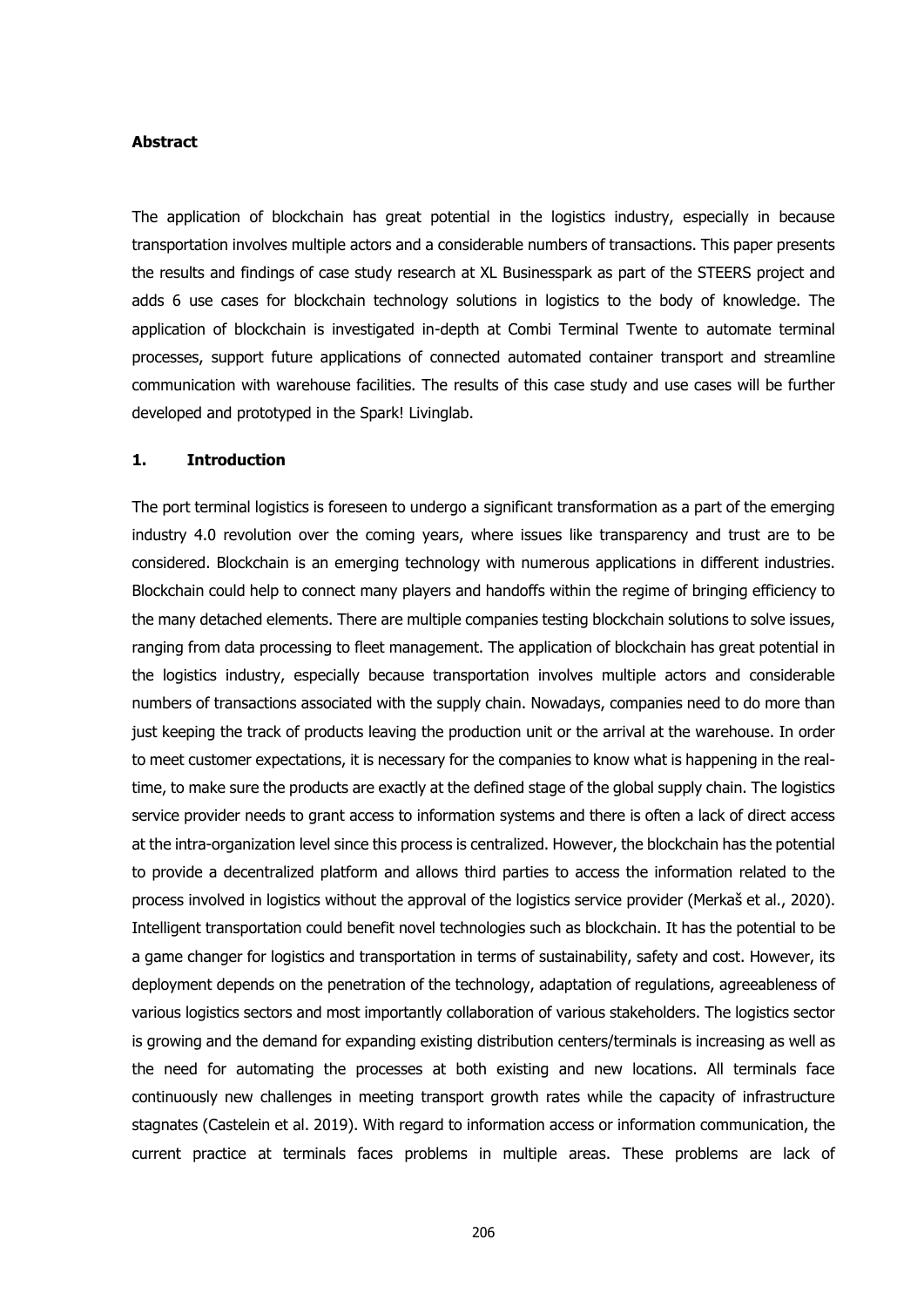communication and limited data sharing between stakeholders, lack of predictability of the traffic situation (Böse 2017), including unknown trucks arrival times, difficulty to consider mixed traffic conditions during the planning phase, lack of cross-process communication and coordination among the logistics chain (Rushton et al. 2014), requirement of decentralized information sharing for efficient truck planning, high delay and handling time at the terminal, inefficient gate operations and access to data only from designated location via on premise local system.

This paper aims at finding solutions to problems arising during the transformation phase towards an automated container transportation system with the application of blockchain by making it more transparent and sustainable compared to the conventional approach. This paper is based on the master thesis project of Suraj Dharmasastha (Dharmasastha, 2021).

# **2. Case study: Port of Twente**

Port of Twente connects transporters and companies with the most dynamic main ports in the Eastern part of the Netherlands. The Port of Twente is one of the biggest inland ports of the Netherlands. Combi Terminal Twente (CTT) and multiple Logistics Facilities (see Figure 1) are situated at XL Businesspark in Almelo. CTT has its own storage and transshipment terminals in Hengelo, Almelo and Rotterdam and offers synchromodal transport with the possibilities of water, freight rail and container transport by road. The management at CTT is looking at various advanced systems to enhance efficiency and sustainability for various functionalities. Large companies with international reputation use the facilities at the terminal and due to modal shift the demand for transportation is increasing. Therefore the terminal's infrastructure needs to be optimized in the next few years. As a result, more automated systems are already implemented in the facilities to enhance efficiency, including intelligent gates and advanced access control systems. Automated terminal trucking for hub-to-hub logistics is part of CTT's roadmap towards the physical internet to achieve in the coming years to remain sustainable and have a competitive advantage over other terminals.



Figure 1. Illustration of XL Businesspark and major hubs at Almelo.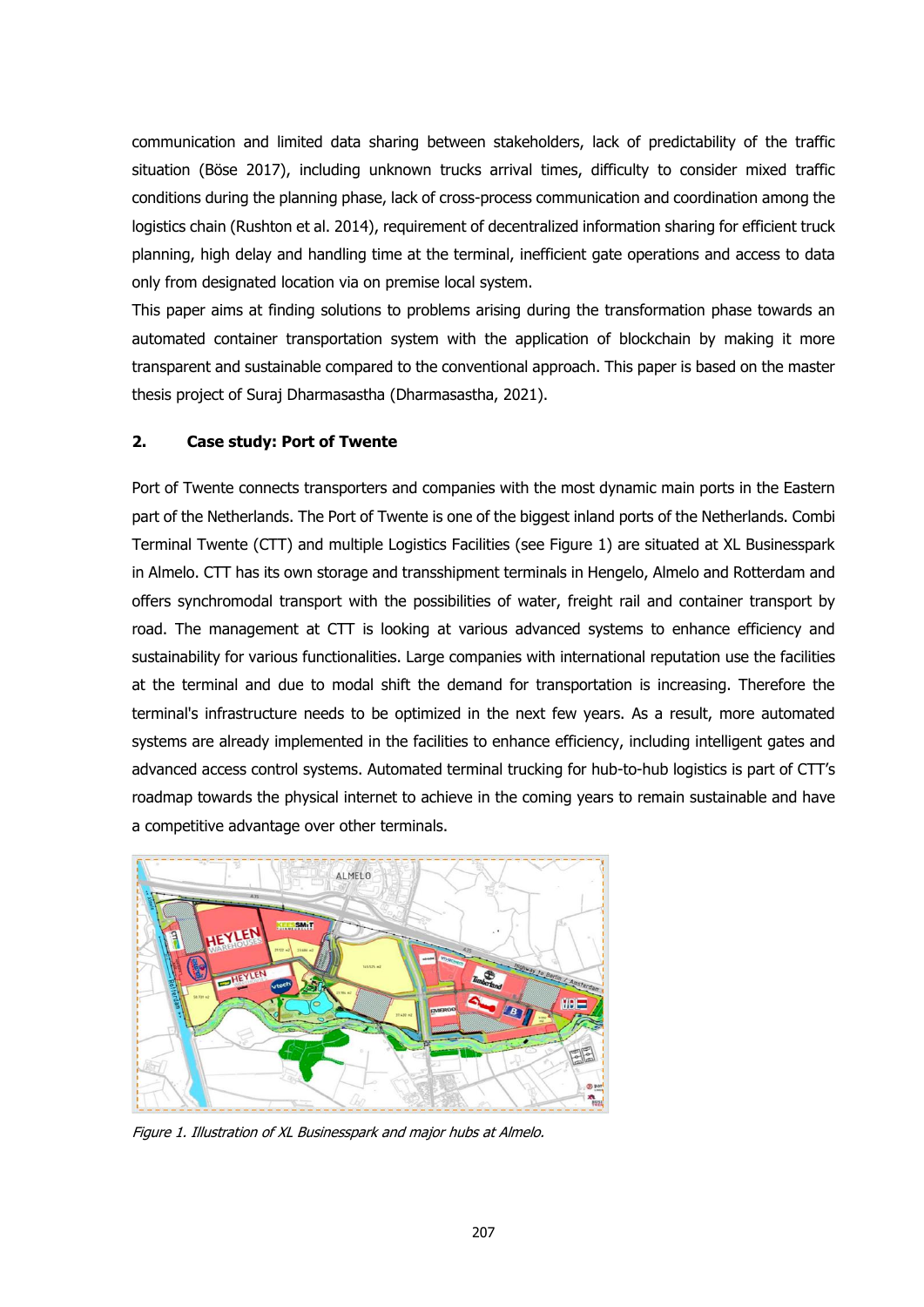The ambitions of Port of Twente and logistics partners are aligned together in a project called STEERS (Towards intelligent interhub logistics). STEERS is a public-private collaboration between CTT , Bolk Transport, the University of Twente, Hogeschool Arnhem & Nijmegen, Hogeschool Rotterdam, XL Businesspark and Regio Twente. STEERS is a feasibility study to explore the real-life challenges associated with the logistics operation in hub-to-hub logistics and to investigate the potential of intelligent and connected automated transport technology to address such challenges. The main aim of STEERS is to investigate the requirements for the application of automated guided vehicles for 'business park transportation' and simultaneously explores the potential of intelligent hub-to-hub transport (STEERS, 2021). This paper aligns with the interest of project STEERS and intends to investigate the relevance of blockchain technology in enhancing intelligent inter-hub corridors and concurrently explore the potential of the technology in implementing automated guided vehicle in inter hub transportation.

# **3. Current Processes at CTT Terminal Almelo**

Once a vessel arrives at the port, the physical unloading process can be started after the management tasks related to the incoming container are completed. Furthermore, the designated quay crane unloads the container from the ship to the quay tractor. These vehicles receive containers and transport them to the storage yards. When the tractor reaches the destination point at the yard, the yard crane starts unloading the container from the tractor and stores it in a specific block in the yard.

A container is placed on the chassis by the crane without further human interaction. The operator of the yard tractor can pick up the chassis by manually coupling the chassis to the yard tractor. The operator must check if the container number is matching with the right container to transport. The operator has to put the delivery documents on the back of the container for the client once the discharge is done. Arriving at the client, the operator of the yard tractor must get through the gate. At Timberland (debtor) this works with a camera, or the operator has to call the front desk to open the gate. Furthermore, the operator can choose a dock to park the container and decouple the chassis once the container is at the destination. Also, at some instances, the operator receives a dock schedule for parking the containers. Finally when returning the operator checks if there is an empty container available to take back to the terminal.

The client still wants to receive the physical BoL attached to the container when the containers are delivered. For this, human interaction is still needed. The BoLs are also sent by mail; these documents are used to check which container arrived and if all the goods are in the container. Furthermore, the last-minute changes in the schedule by the client are communicated by telephone. Moreover, at this moment, the container will be left unguarded on their terrain after working hours, which makes it their responsibility as the clients do not want the containers to be delivered after working hours. It is necessary condition that the processes need to be digitalised/automated in order to introduce AGVs. The digital system allows last-minute changes that can be picked up by the automated vehicles and a reduction of manual paper works/ documentation to secure all containers.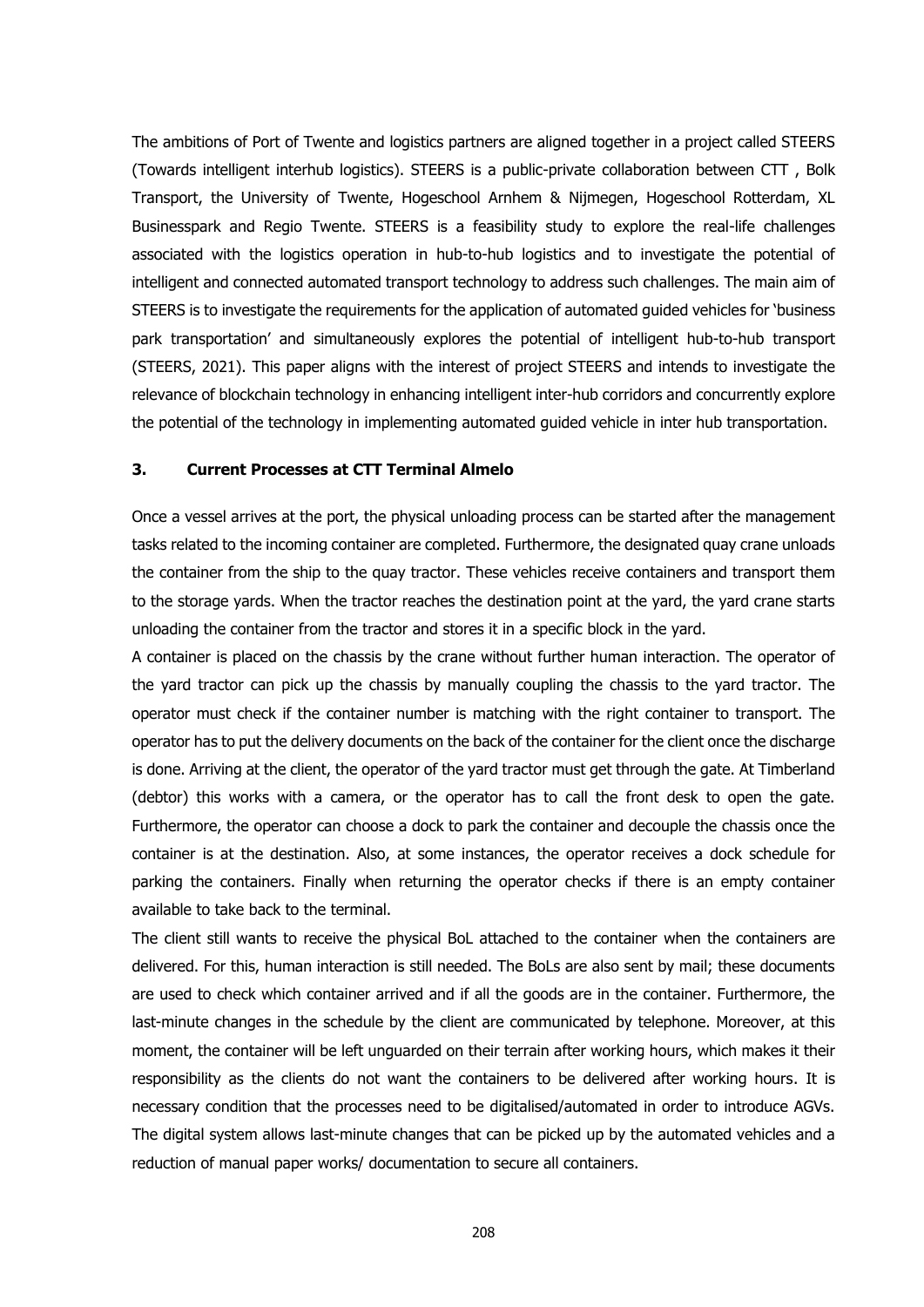## **4. Use Cases for Blockchain Technology Solutions**

# **Use case 1: Secured Communication- Release reference number**

According to (Lambert, 2008) material flow, financial flow, and information flow are the three flows to be considered for the type of supply chain processes. There is an incorporated financial flow set on port and terminal handling fees, and these rates are processed independently before the process is started. The flow of the material, although simplified, is related to the container movement through the terminal and truck transport between the warehouses. However, the flow of information such as agreements are exchanged before, is not straight forward.

Process bottlenecks: In the current situation there is a copy of the same data for both the freight forwarder, the terminal operator, container trucking company and receiver. This means that there is duplicate data. The replication hinders the propagation of changes in the release order of the container, such as changing the validation or cancellation of the release order. Release reference number and the login ID or truck driver ID card are some of the documents that have to be presented while scheduling or moving a container within the terminal. However, the release reference number is personalized by a driver card and a biometric scan of the driver's hand. The release of the container at the terminal can be initiated by any entity who knows or has access to the release reference number. In addition, the terminal only keeps a photographic record of the delivery of each container. Moreover, the container terminal can also try to match the release reference number manually with the number provided by the truck driver. However, this may be considered a slack end because the terminal cannot really determine whether this is the updated custodian of the container to be transported based on the above assumptions. The truck passes through the OCR (Optical Character Recognition) gate, where the container number and license plate are recorded through text recognition. Still this situation can lead to the uncertainty of ownership and lack of security.

Blockchain solution: The data can be accessed directly through blockchain technology, so there is no need to worry about data transmission. The data is replicated on each node and is the same as on all other nodes. This means the entire EDI application currently in use will no longer be needed. Sharing the same data is essential for an efficient supply chain network. The flow of information is either to or from the freight forwarder, transporter, terminal operators etc., using several channels, such as email or telephone or (electronic) documents. However, blockchain technology promotes a two-way flow of information. The technology can standardize the communication for all the participants on the one hand. On the other hand, the operators can implement an interface that links all stakeholders and access the information. With the IoT and Physical internet, the decentralized data can be transformed and shared across all the stakeholders. Furthermore, this also promotes the opportunity of automation in the later stage for all the stakeholders involved in the process. The blockchain technology will allow only ownerships that are assigned with the public key to be custodian at a time. Each stakeholder has at least one public key with a corresponding private key. The public key works as a public address and is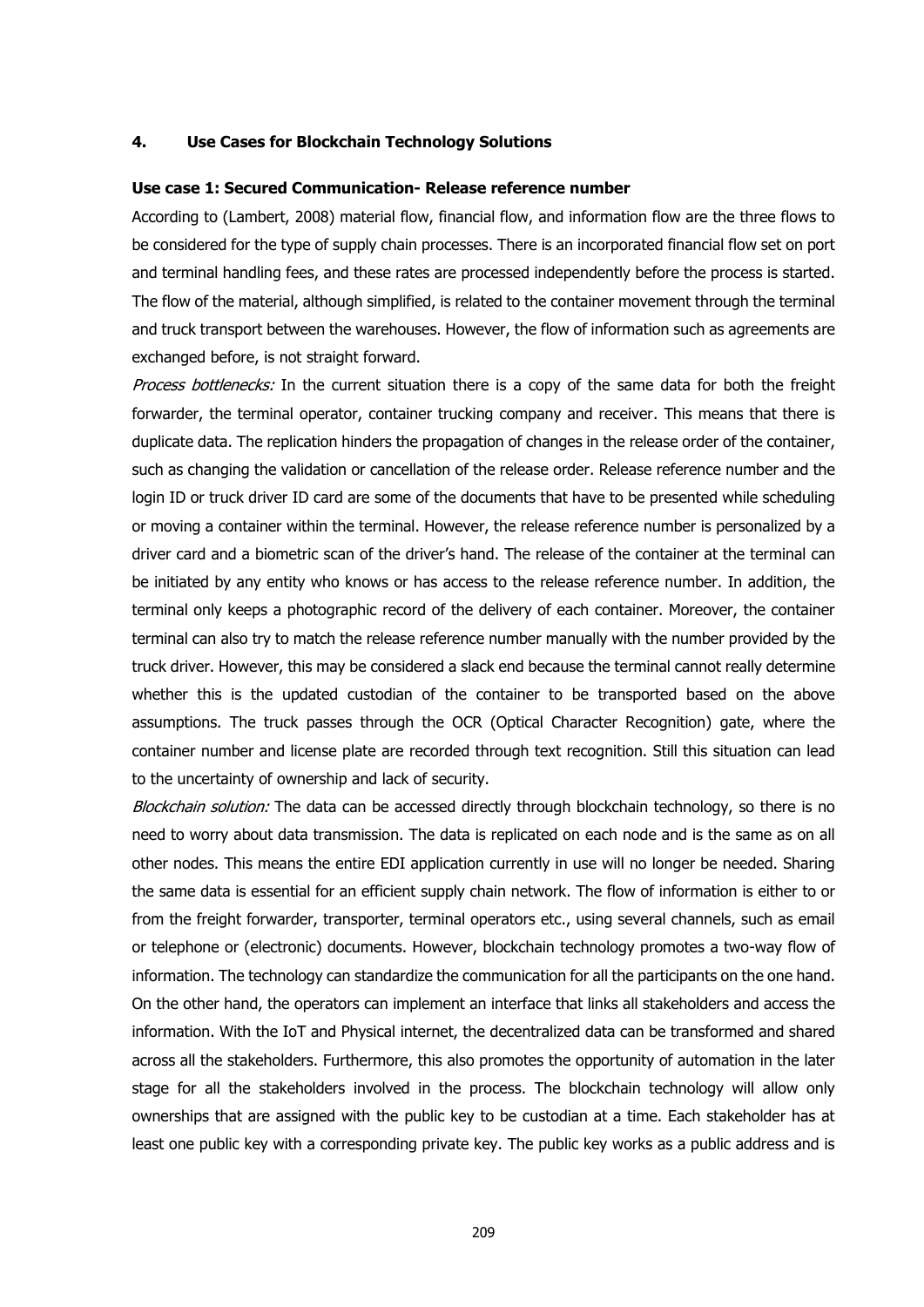recorded with the transactions (Hackius ,2017). Consequently, the transaction can be initiated by the only owner of the private key. Therefore, the container will only be released by the entity that owns the address's private key. In addition, additional security is achieved to prevent unauthorized access. However, an imposter can acquire the release reference number by tapping on any company's phone communication or email etc. In a blockchain solution, it is possible to deceive only when the private key of a single specific entity is confirmed (Hackius, 2017).

## **Use case 2: Container sorting – Re-shuffling and priority-based stacking**

The container terminal continuously sorts incoming and outgoing containers and goods in accordance with established norms and rules. For container terminal managers to effectively control multiple operations, they must perform many processing tasks that require professional knowledge and the use of computer systems to make the necessary decisions.

Process bottlenecks: The containers are stacked randomly, resulting in several unwanted handling movements to retrieve a container piled below others with a lower priority. In addition, as the height of the stack increases, the complexity to retrieve the container also increases. The stack planning is based on experience and is not on auditable and transparent.

Blockchain solution: A priority-based stacking algorithm is used for yard management at terminals to sort the containers received efficiently (Ahmad et al., 2020). Blockchain technology can use smart contracts along with the potential application of artificial intelligence to efficiently shuffle containers in the yard terminal and enhance resource utilization. The shuffling and stacking algorithms used at the container terminal for sorting the containers highly depend on the data's legitimacy (Ahmad et al., 2020). However, Blockchain technology helps provide an immutable data source, thus eliminating inefficient and incorrect programming due to inaccurate or malicious data. Adopting blockchain technology, in this case, can increase the confidence of consignees, shippers, debtors, and all other major stakeholders due to its potential to increase the visibility and transparency of containers that have to be stacked on a priority base and specific handling instructions.

# **Use case 3: Tracking and tracing- Planning route and asset behavior**

Container terminal equipment such as cranes, straddles, tractor, trucks etc., are entities that have a great potential of getting automated in the coming years. Furthermore, it could benefit the terminal operators and the stakeholders if they could receive and provide real-time information exchange regarding these entities. The real-time information exchange will increase efficiency and give the debtors and other stakeholders concerned about the shipment's status.

Process bottlenecks: At this moment this type of information exchange is not available. Moreover, planning routes and congestion is also a major aspect that has to be considered while automating these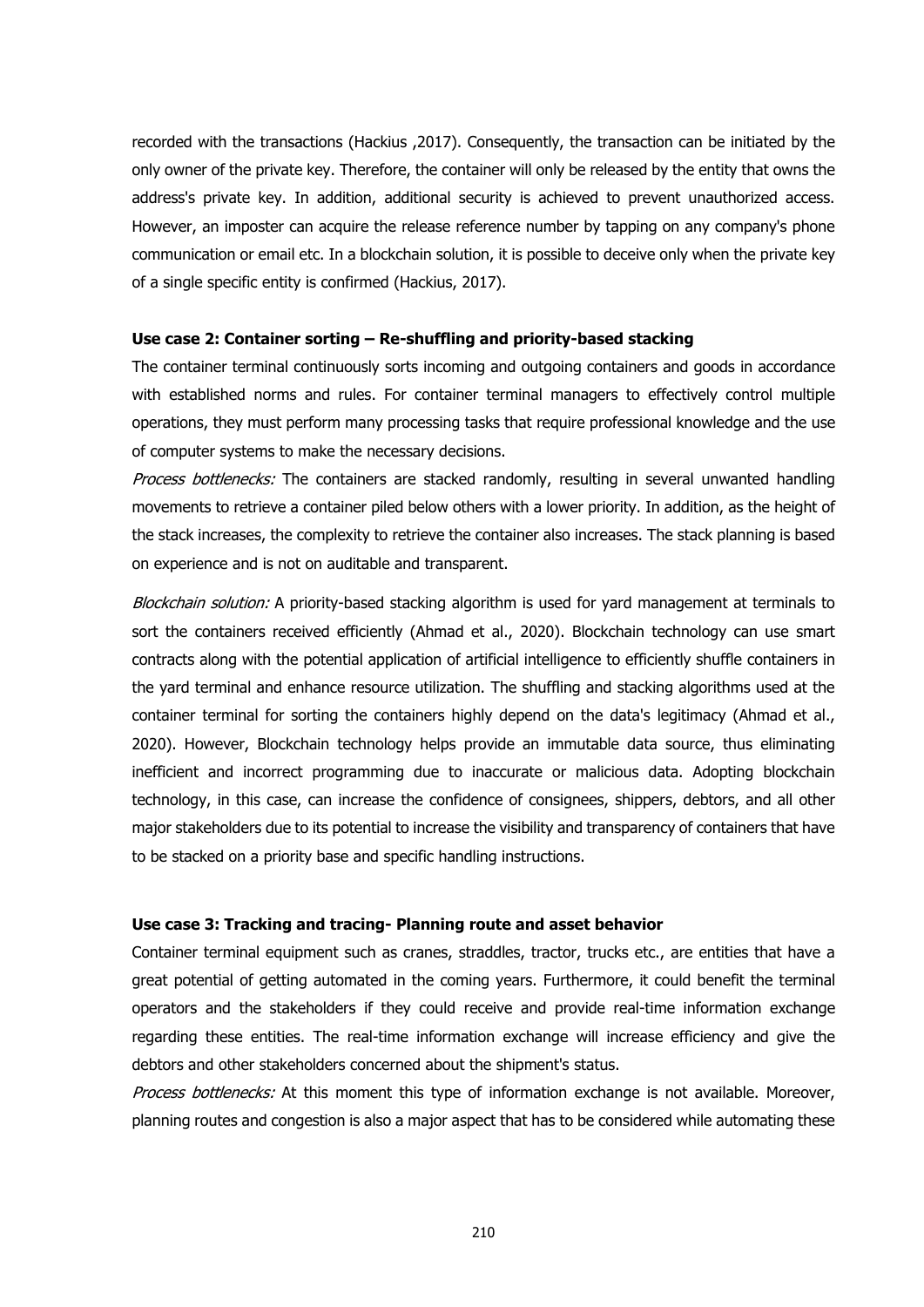transport equipment for its constant and stable functioning. Avoiding congestion and inefficiencies of the equipment are hard to foresee.

Blockchain solution: For intralogistics operations of vehicles, the location of the terminal tractor/ truck stored on the blockchain can be used to simulate and identify potential terminal congestion points (Ahmad et al. 2020). Blockchain-based smart contracts can notify terminals of potentially congested areas at the port and can be used to suggest different routes. As crane downtime increases, congestion at the port terminal will reduce productivity. This should be seen in line with the development of a multiagent system. Consider installing multiple agents on terminal tractors and cranes. Smart contracts can record these agents and their roles in the blockchain ledger. These agents simulate the role of the custodian to identify and report the behaviour of other carriers or terminal tractors, for instance, increased driving speed or breaking traffic signals etc.

In this case, to access the data to determine misbehaving tractors or carriers, smart contracts can be used (Ahmad et al., 2020). For high accuracy, smart contracts can calculate the average performance of tractors and straddle carriers and use the outcome to minimize the possibility of errors with the application of artificial intelligence (Ahmad et al., 2020). Therefore, with minimum effort and cost, the terminal operators can identify a misbehaving truck or tractor accurately to prevent or minimize terminal accidents.

### **Use case 4: Trade Documentation- Bill of Lading (BoL)**

Accuracy of commercial documents is made sure by the customs official by checking its validity and compliance with travel regulation across the globe. After preparing the logistics documents, they are sent to the recipient through a centralized service system.

Process bottlenecks: However, this traditional system of sending documents is costly, slow and has limited credibility. As a result, there will be an increase in the waiting time for containers at the terminal (Francesconi, 2017). Documents that are to be generated include BoL, customs declaration, letter of credit and dangerous goods notification. The conventional system face challenges due to the lack of such a database which includes business completion time extension, manipulation of documents, inconsistency in data etc. (Mahwish, 2019).

Blockchain solution: Blockchain technology can effectively address the above problems and protect business documents through smart contracts and immutable data sources. The technology can potentially provide a unified database to secure real-time access to necessary documents shared during the process by the stakeholders. Therefore, the average waiting time for containers at the terminal can be reduced and eliminate the of manually presenting or sending any documents.

Blockchain technology can guarantee constant visibility and document data integrity among stakeholders to accelerate logistics operations (Juma, 2019). The remaining participants of the supply chain cannot access these documents, by which the privacy of the data is ensured. Furthermore, the customs agents can verify the BoL documents to check if the details specified matches the goods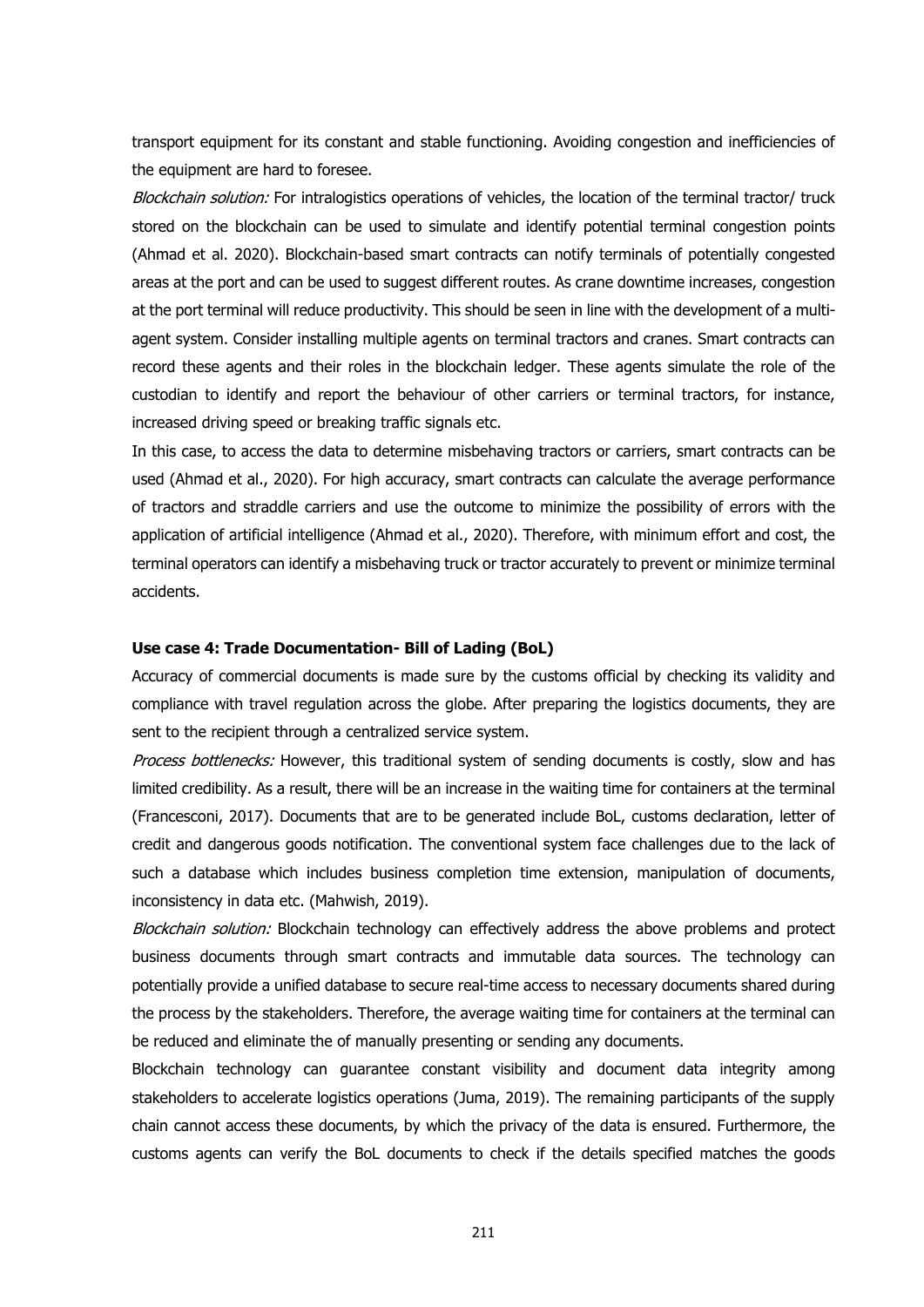received. Stakeholders of the carrier can generate and approve the BoL. Once the BoL is created, the exporter can be notified to check and digitally approve the document with the application of the smart contract. (Mahwish, 2019). The relevant stakeholders who have the access rights will also be notified once the approval is done.

## **Use case 5: Certification and maintenance**

All the equipment and vehicles used to transport the containers by the terminal operators, such as quay cranes, straddles, tractor or even trucks, require high maintenance. If not, this will affect the efficiency of the operation and can lead to operational downtime. Furthermore, certification of all these equipment must be up to date; otherwise, the operator must be responsible for the expired and unsafe work equipment during external audits.

Process bottlenecks: However, it isn't easy to maintain such crucial information in most cases since it is done manually or just stored in a centralized system, or the maintenance is in control of the supplier. It is necessary to take care of such maintenance procedure seriously to prevent damage to the containers due to equipment failure.

Blockchain solution: Blockchain technology can effectively deal with the above problems by keeping a transparent and immutable record of all movements and ownership changes of cranes or inter-logistics vehicles (Ahmad et al., 2020). Determining potential failures and identifying uncertified assets can be made possible with the transparency feature of the blockchain technology and can authorize regularities to recognize and audit them.

Furthermore, it is important to perform both scheduled and unscheduled maintenance activities to maintain the vessel's lifecycle. These activities will include overhaul services, repair, maintaining annual maintenance contracts of the equipment. Moreover, information such as the service costs, service details, and the schedule for carrying out the service at each intervals can be added to the database created using smart contracts (Ahmad et al., 2020). The blockchain logs the transactions mentioned above immutable and can be used to demonstrate the traceability of assets. Furthermore, this use case provides a foundation for predictive maintenance applications.

## **Use case 6: Fleet operations management**

Terminal automation reduces costs and improves terminal resources.

Process bottlenecks: however, in the traditional system, the data related to truck position and speed, mileage etc., is stored in a central server, prone to single points of breakdown. Moreover, the existing system does not provide a system to audit and analyse the tractor and/or truck (e.g. fuel economy, parts deterioration etc.) data. Analysing the fuel consumption rate pattern of the vehicles and part deterioration rate will help the terminal operators and the transporters to change the driving pattern, route, or even driving behaviour.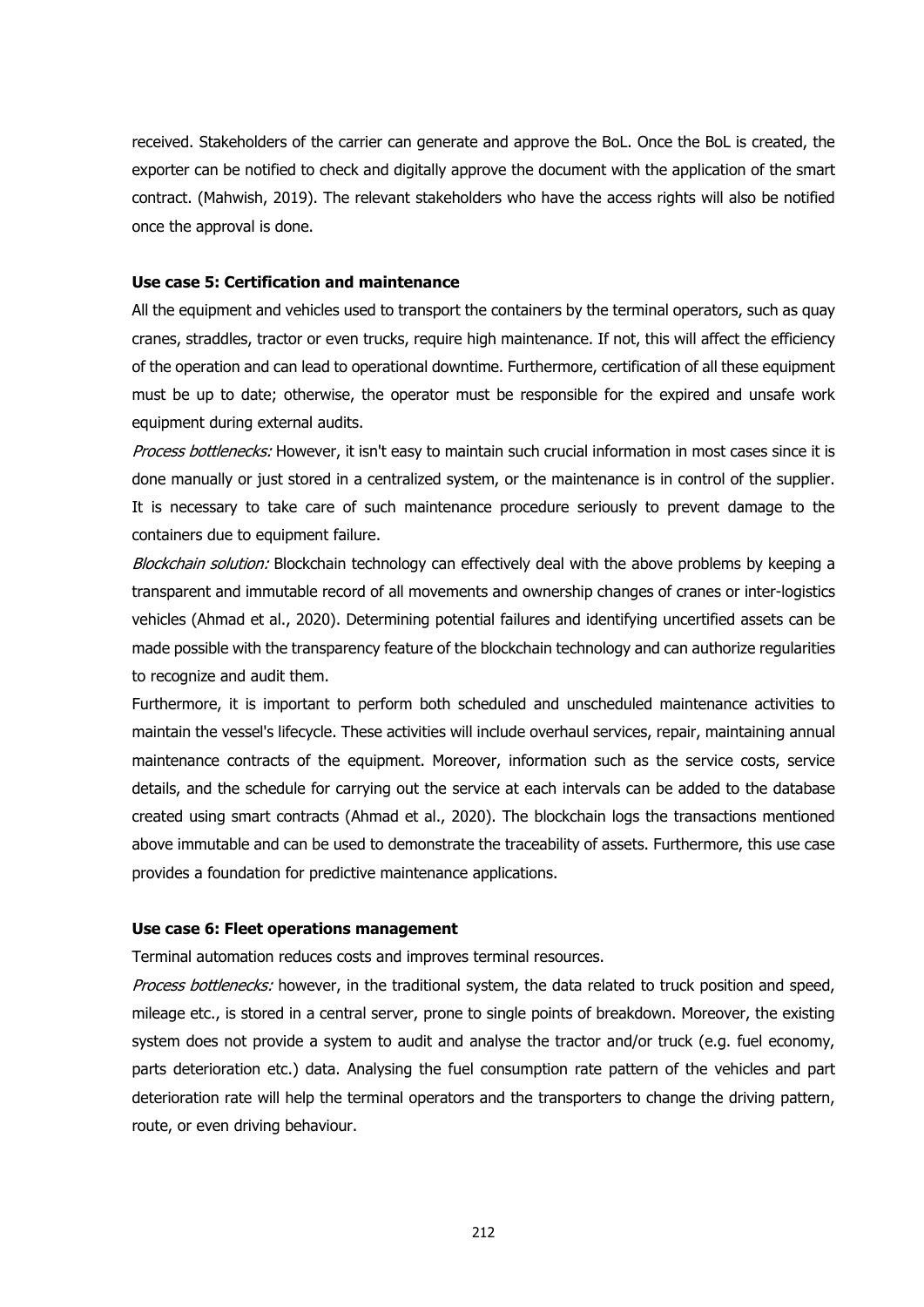Blockchain solution: Fleet management operations are based on multi-objective shared routes to effectively use scarce terminal resources in internal logistics operations to achieve high security, productivity and efficiency (Heilig, 2017). Blockchain technology allows transport vehicles and tractors at the terminal to permanently record and store data such as location, power, weight, fuel consumption rate, mileage, speed and performance data (Ahmad et al., 2020). Moreover, to ensure security and integrity, blockchain-based solutions will digitally sign transactions. These data can be stored and can be made immutable so that routes can be planned without collisions.

Research conducted by Gregorio et al. (2017), analysed the use capacity of terminal resources through a simulator and checked for blockchain-based solutions to improve the performance of the system. Simulation tools use blockchain-based data to perform more precise, reliable and credible analysis of terminal asset usage. Smart contracts can be used to validate and assist simulation tools in generating profitable routes that are reliable and fast for carriers, tractors and trucks (Ahmad et al., 2020). In addition, smart contracts can manage registered trucks and tractors to decide transportation best suitable for each container. In addition, to ensure spare parts are delivered from reputed manufacturers, ownership details of the spare part can be retained and can be ordered from reputed part providers.

# **5. Conclusions**

It can be concluded from the case study that blockchain is an assuring technology that can hold both the digitalization of the terminal and improve the efficiency of the whole information flow. This paper adds 6 use cases for blockchain technology solutions in logistics to the body of knowledge. Nevertheless, to make this happen there are certain hurdles to be cleared. Firstly, the company and involved supply chain partners must certainly understand the concepts, use cases, benefits and risks of blockchain technology and decide whether it is really a necessity for them to have a blockchain. It is also important to consider alternative IT systems as well to support the functioning of blockchain technology. It is advisable to invest in the technology on a low complexity level in the initial stage and further expansions could be made on the later stages based on the size of the network. Secondly, it is vital to identify the trust issues and potential conflicts of interest for employing a blockchain solution.

The mindset of the current actors in the Logistics sector must change for successful implementation of the technology. It is crucial to make sure all the stakeholders interested in the automation process are on the same direction. Trust among the stakeholders is one of the critical issues identified, resisting them from joining hands to implement such decentralized technology since the reputation of the companies providing the data plays a significant role. Therefore it is necessary to make sure and convince all the involved parties that they can rely on the data provided by the blockchain system. In this situation, the role of the XL Businesspark and the port authorities becomes essential as they can take on the role of neutral facilitator, convince all the major players and addressing the concerns mentioned above to implement a decentralized system for increasing overall efficiency. Furthermore, they could standardize the system by coordinating and integrating blockchain applications. Taking such

213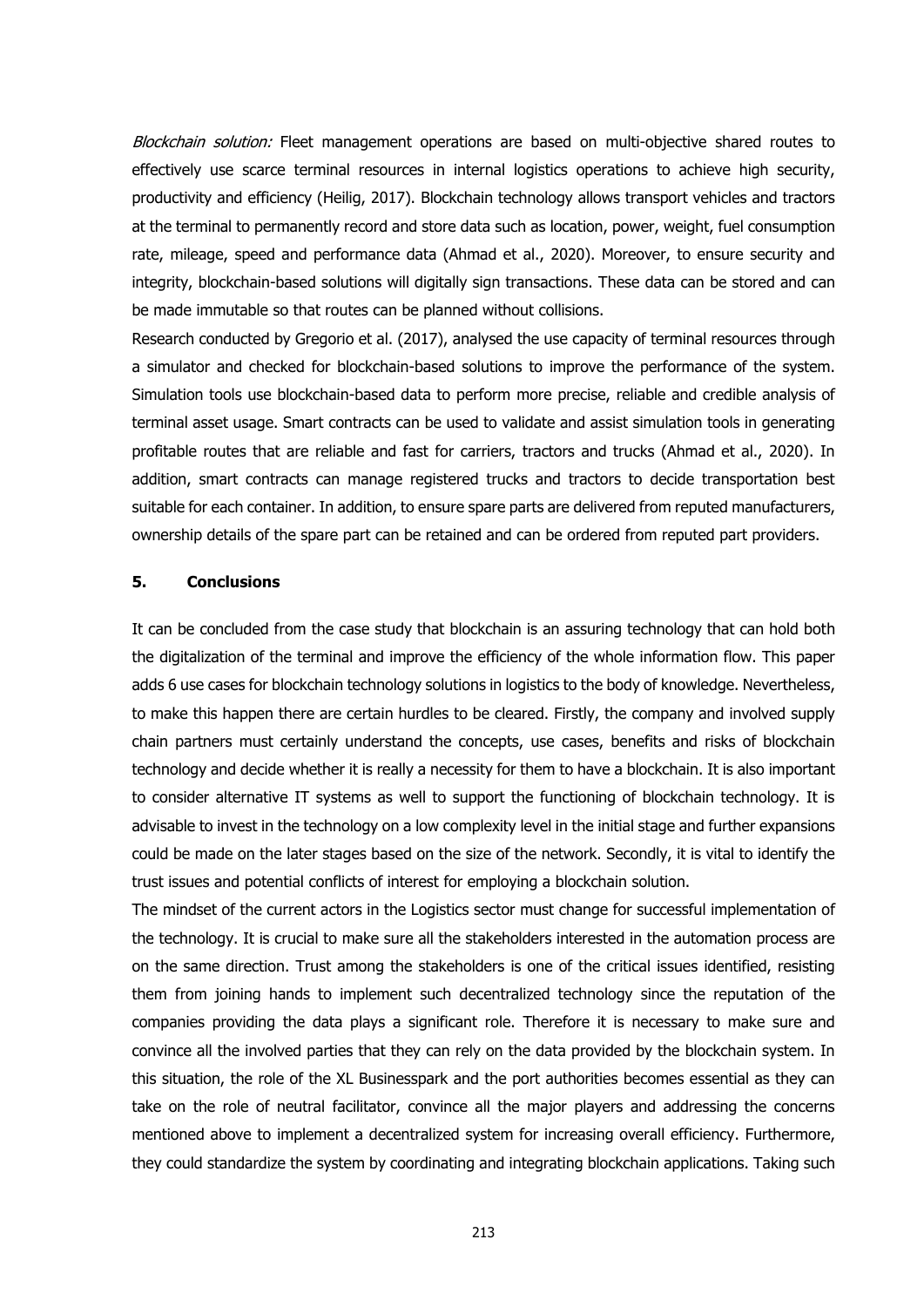responsibility will help bring all the stakeholders under the same roof and initiate a transition path for digitalizing the operations. The results of this case study and use cases will be further developed and prototyped in the Spark! Livinglab.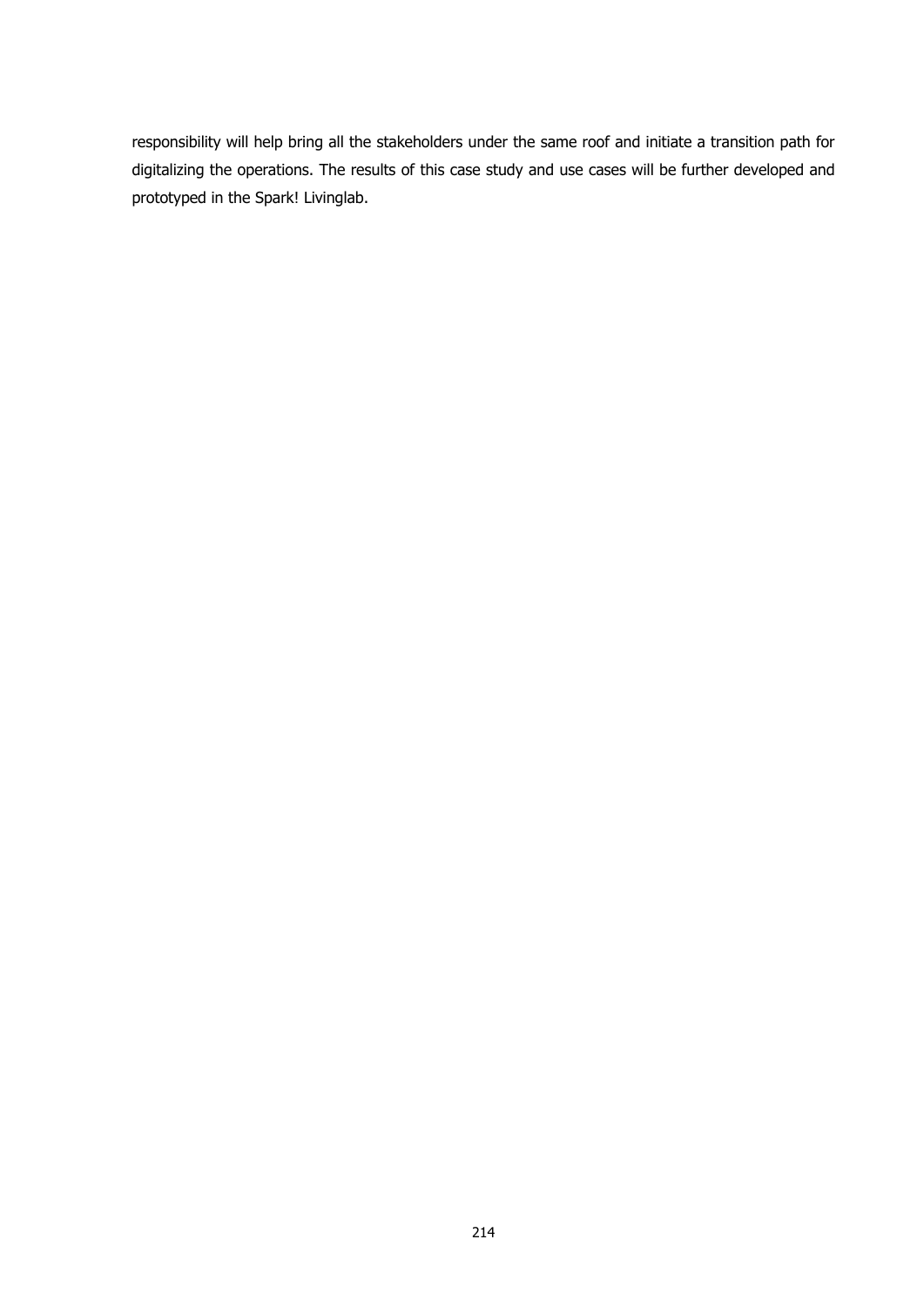#### **References**

- Ahmad, R.W., Hasan, H., Jayaraman, R., Salah, K., & Omar, M. (2021). Blockchain applications and architectures for port operations and logistics management. Research in Transportation Business & Management (Article in Press).
- Castelein, B., Geerlings, H., & Van Duin, R. (2020). Cold Chain Strategies for Seaports: Towards a Worldwide Policy Classification and Analysis. European Journal of Transport and Infrastructure Research, 20(3), 1–28.
- Dharmasastha, S. (2021). Intelligent transformation of Logistics hub with automated transportation by integrating Blockchain Technology. Master Thesis. TU Delft.
- Gregorio, R., & Nustad, S. (2017). Blockchain Adoption in the Shipping Industry: A study of adoption likelihood and scenario-based. Website https://www.researchgate.net/publication/323292747\_Blockchain\_Adoption\_in\_the\_Shipping\_In dustry A study of adoption likelihood and scenariobased\_opportunities\_and\_risks\_for\_IT\_service\_providers visited at 30 September 2021.
- Hackius, N., Petersen, M. (2017) : Blockchain in logistics and supply chain: Trick or treat?, In:W.B. Kersten, W. Blecker, T. Ringle, M. Christian (Ed.): Digitalization in Supply Chain Management and Logistics: Smart and Digital Solutions for an Industry 4.0 Environment. Proceedings of the Hamburg International Conference of Logistics (HICL) **23**, 3-18.
- Heilig, L., Lalla-Ruiz, E. & Voß, S. (2017). Multi-objective inter-terminal truck routing. Transportation Research Part E: Logistics and Transportation Review **106**, 178-202.
- Juma, H., Shaalan, K. & Kamel, I. (2019). A Survey on Using Blockchain in Trade Supply Chain Solutions. IEEE Access 7, 184115-184132.
- Lambert, D. (2008). An executive summary of Supply Chain Management: Process, Partnerships, Performance. Jacksonville: The Hartley Press, Inc.
- Mahwish, A. (2019). The feasibility of blockchain solutions in the maritime industry. The 31<sup>st</sup> Annual NOFOMA Conference. The Nordic Logistics Research Network, 1-6.
- Merkaš, Z., Perkov, D., & Bonin, V. (2020). The Significance of Blockchain Technology in Digital Transformation of Logistics and Transportation. International Journal of E-Services and Mobile Applications (IJESMA), 12(**1**), 1-20. http://doi.org/10.4018/IJESMA.2020010101
- Rushton, A., Croucher, P., & Baker, P. (2014). The handbook of logistics and distribution management: understanding the supply chain. 5th edition. Kogan Page.